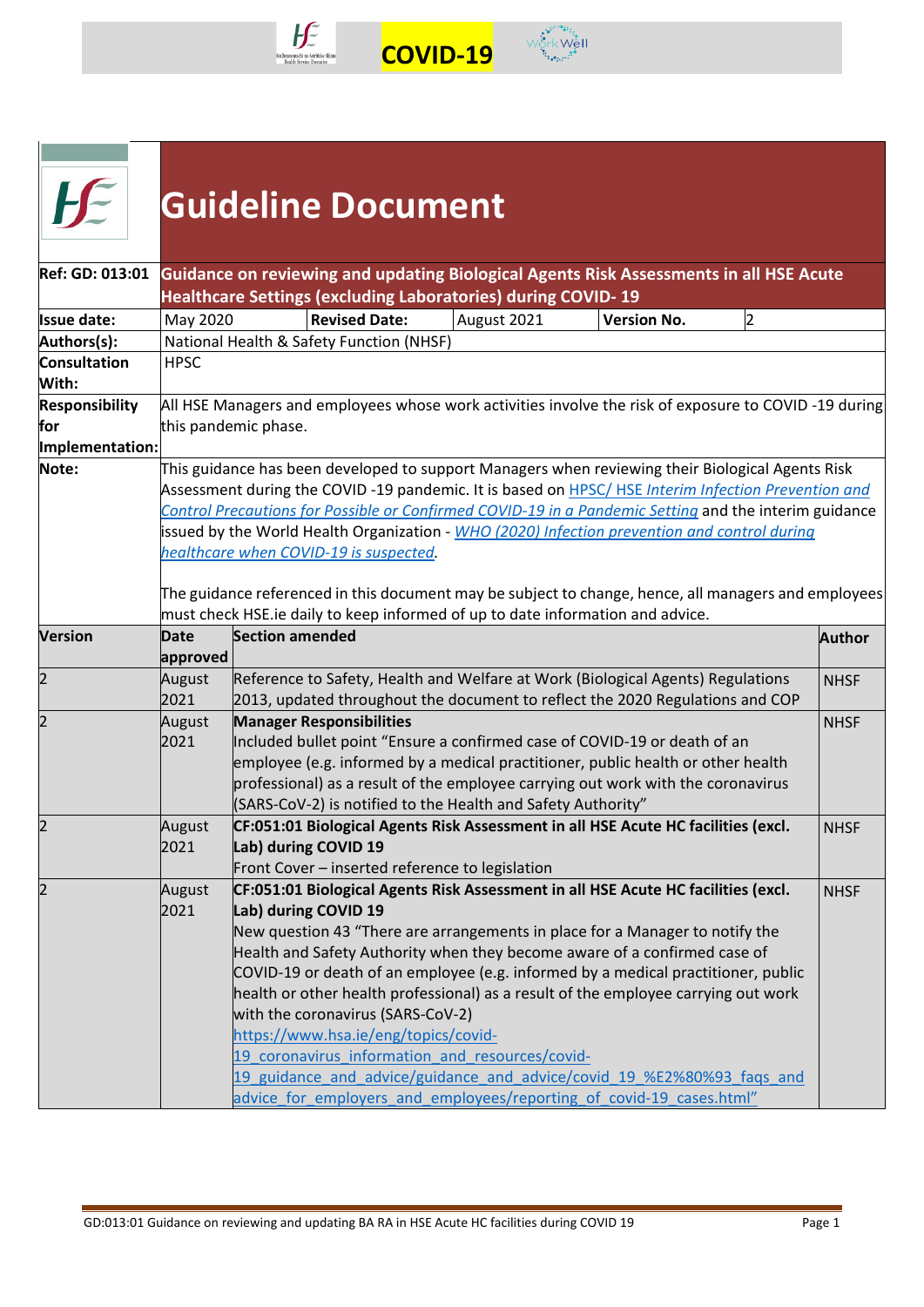



## **Table of Contents**

| 1.0                                                                                                                                            | <b>Introduction</b>               | 3 |  |  |  |
|------------------------------------------------------------------------------------------------------------------------------------------------|-----------------------------------|---|--|--|--|
| 2.0                                                                                                                                            | <b>Purpose</b>                    | 3 |  |  |  |
| 3.0                                                                                                                                            | <b>Scope</b>                      | 3 |  |  |  |
| 4.0                                                                                                                                            | <b>Roles and Responsibilities</b> | 3 |  |  |  |
| 5.0                                                                                                                                            | <b>Risk Assessment</b>            | 4 |  |  |  |
| 6.0                                                                                                                                            | <b>Supporting Information</b>     | 6 |  |  |  |
| 7.0                                                                                                                                            | <b>References</b>                 | 6 |  |  |  |
| <b>Appendix I Health and Safety Risk Assessment Form Re Biological</b><br>Agents Risk Assessment in HSE Acute HC facilities (excl. Lab) during |                                   |   |  |  |  |
| <b>COVID 19</b>                                                                                                                                |                                   | 7 |  |  |  |
| Appendix II COVID-19 Assessment and Testing Pathway for use in<br><b>Hospital setting</b><br>16                                                |                                   |   |  |  |  |
|                                                                                                                                                |                                   |   |  |  |  |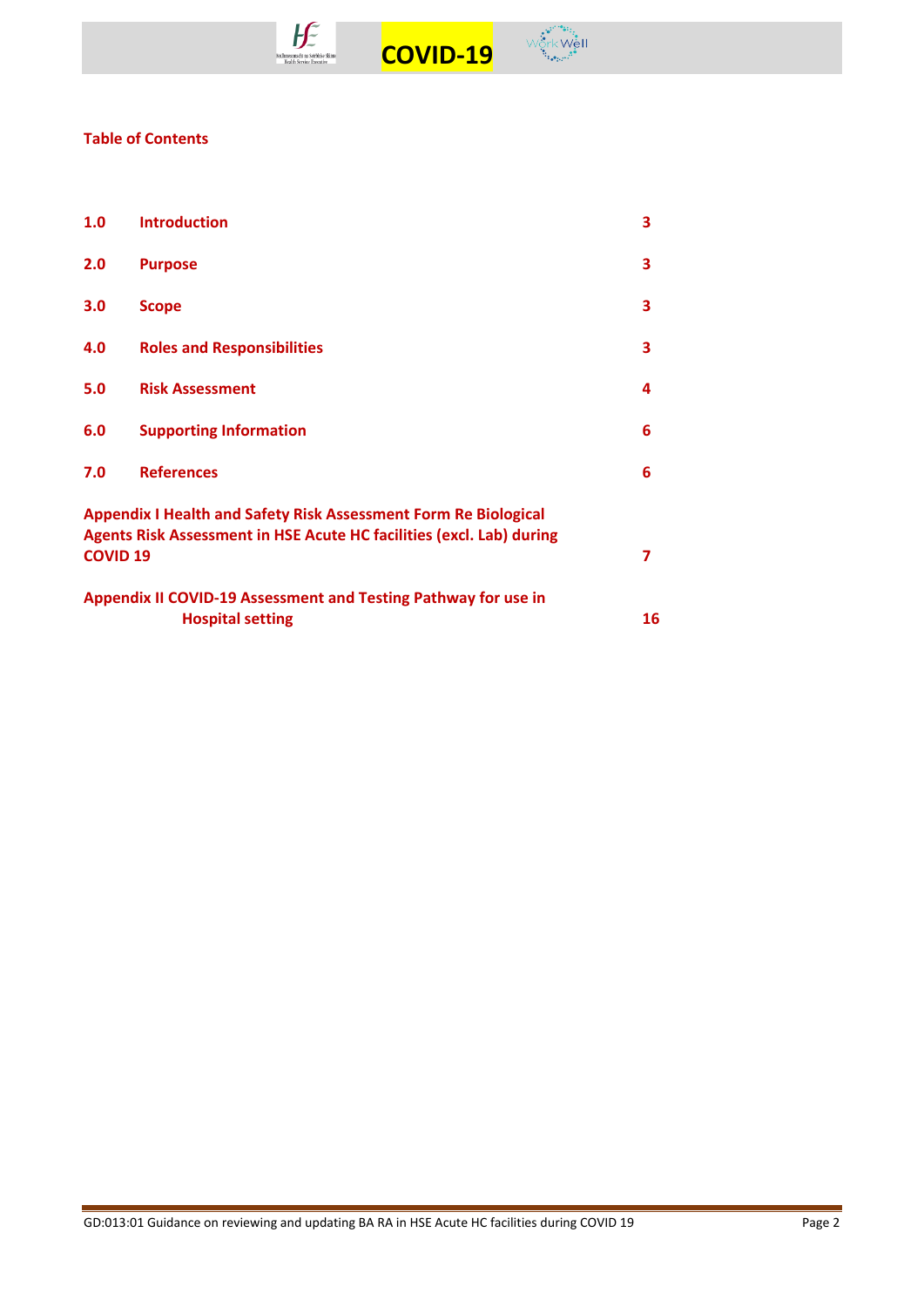



# **1.0 Introduction:**

Severe acute respiratory syndrome coronavirus 2 (SARS-CoV-2), the virus responsible for the disease COVID-19 belongs to the Coronaviridae family. This family also includes severe acute respiratory syndrome-related coronavirus (SARS-virus) and Middle East respiratory syndrome coronavirus (MERSvirus). Both of these viruses are classified as risk group 3 biological agents under the Safety, Health and Welfare at Work (Biological Agents) Regulations 2013 and 2020.

 **COVID-19** 

It is the policy of the HSE to reduce, as far as is reasonably practicable, the risks associated with exposure to biological agents (COVID-19) and acknowledges that some employees may be exposed through work activities to COVID-19 and are committed to eliminating or reducing the risk of exposure.

## **2.0 Purpose:**

This guideline has been developed to support Managers and employees in reviewing and updating their Biological Agents Risk Assessment during the COVID -19 pandemic.

## **3.0 Scope:**

This guideline applies to all Managers and Employees in Acute Healthcare Settings (excluding Laboratories) whose work activities may involve the risk of exposure to a COVID-19 during this pandemic phase.

## **4.0 Roles and Responsibilities:**

The Safety, Health and Welfare (Biological Agents) Regulations 2013 and 2020, places specific duties on managers and employees and are detailed in the *HSE Policy on the Management of Biological Agents in the Healthcare Setting* and are not reproduced here. In summary responsibilities are as follows:

## **Manager Responsibilities:**

- Ensure that all hazards and the risks associated with exposure to COVID -19 are identified and assessed, and appropriate measures are put in place to eliminate, control or minimise the risk
- Ensure the risk assessment is in a written format (Refer to Appendix I)
- Where the results of the risk assessment identifies a risk to safety, health or welfare of employees, ensure relevant health surveillance is made available
- Ensure that employees are provided with appropriate information, instruction, supervision and training
- Ensure the implementation of appropriate responses for possible emergencies e.g. Spill management, management of contaminated employees
- Ensure that incidents involving potential exposure to COVID 19 are reported and managed in accordance with *Interim Guidance for Coronavirus - [Healthcare Worker Management by Occupational](https://www.hse.ie/eng/staff/workplace-health-and-wellbeing-unit/covid-19-guidance/)  [Health](https://www.hse.ie/eng/staff/workplace-health-and-wellbeing-unit/covid-19-guidance/) and [The HSE Incident Management Framework](https://www.hse.ie/eng/about/qavd/incident-management/)* and ensure that remedial measures identified through incident reviews are promptly implemented
- Ensure a confirmed case of COVID-19 or death of an employee (e.g. informed by a medical practitioner, public health or other health professional) as a result of the employee carrying out work with the coronavirus (SARS-CoV-2) is notified to the Health and Safety Authority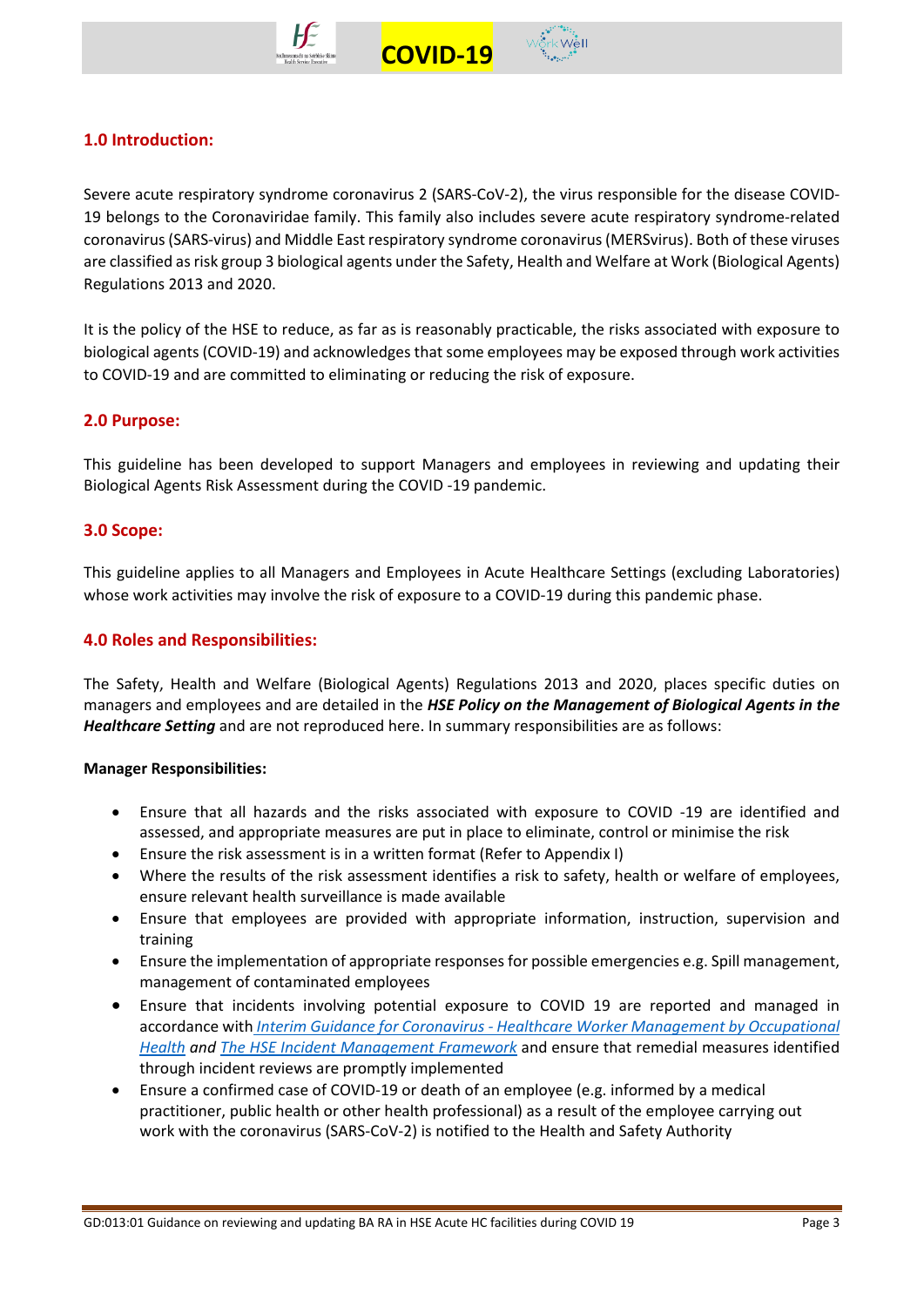



#### **Employee Responsibilities:**

• Adhere to local procedures and safe systems of work and any associated risk assessments and risk controls

 **COVID-19** 

- Work in a safe and responsible manner and take reasonable care of their own safety, health and welfare and that of others
- Co-operate with the regular review of risk assessments and control measures
- Not engage in improper conduct or behaviour or place anyone at risk
- Attend training as appropriate
- Use safety equipment or PPE provided, or other items provided for their safety, health and welfare at work
- Report to the Line Manager any defects in equipment or the place of work and any unsafe systems of work
- Report any incident involving exposure or risk of exposure, to, or release of, a biological agent involving or likely to involve a risk to the health or safety of an employee.

## **5.0 Risk Assessment**

The risk assessment process is broken down into four steps as outlined in Figure 1.



## **Note: The Risk Assessment Form in Appendix I must be used for the purpose of recording the assessment.**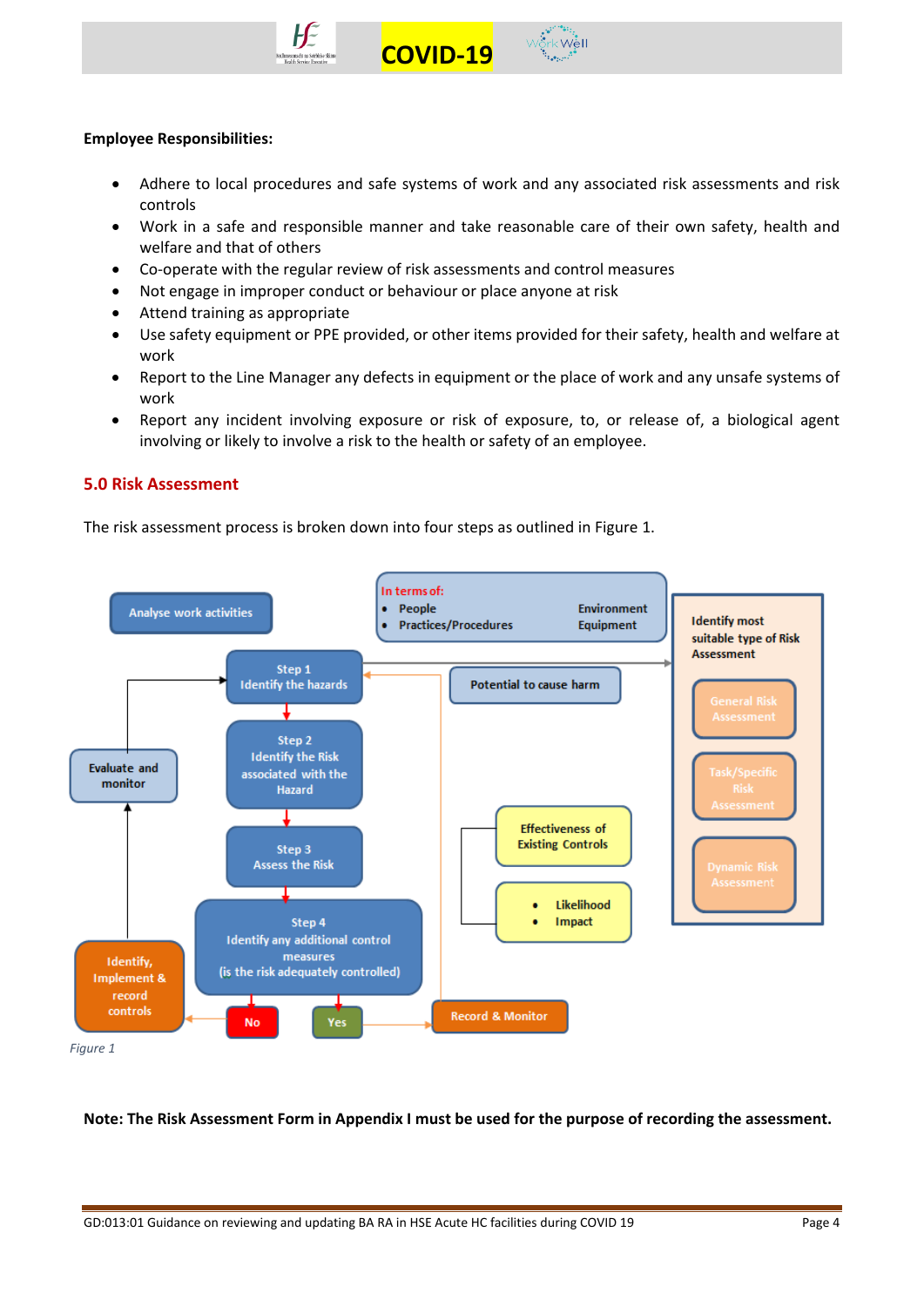



#### **5.1 Steps in the Risk Assessment Process**

The risk assessment process **for a given task** comprises of the following four steps:

**Step 1 - Identify the Hazard** – Document the activities where there is a potential exposure to COVID–19, and determine the nature, route, degree and duration of employee's exposure. Examples of **Contact and Droplet Activities may include the following (non –exhaustive):** 

 **COVID-19** 

- o Low Contact patient activities: Initial clinical assessments; taking a respiratory swab or recording temperature; handling laundry or waste
- $\circ$  High Contact patient care activities: Close contact for physical examination/physiotherapy; changing incontinence wear or assisting with toileting;

**[Aerosol Generating Procedure \(AGP\)](https://www.hpsc.ie/a-z/respiratory/coronavirus/novelcoronavirus/guidance/infectionpreventionandcontrolguidance/aerosolgeneratingprocedures/)** may include: tracheal intubation; bronchoscopy

#### **Step 2- Identify the Risks associated with the hazard**.

For the purpose of the assessment:

- o Identify categories of employees who may be exposed
- o Describe the risk associated with the hazard
- o Consider whether existing control measures are adequate.

The WHO recommends the following IPC strategies (control measures) to prevent or limit transmission in health care settings:

- 1. Ensuring triage, early recognition, and source control (isolating patients with suspected COVID-19)
- 2. Applying standard precautions for all patients
- 3. Implementing empiric additional precautions (droplet and contact and, whenever applicable, airborne precautions) for suspected cases of COVID-19
- 4. Implementing administrative controls
- 5. Using environmental and engineering controls.

These WHO IPC recommended strategies and the HPSC/ HSE *[Interim Infection Prevention and Control](https://www.hpsc.ie/a-z/respiratory/coronavirus/novelcoronavirus/guidance/infectionpreventionandcontrolguidance/)  [Precautions for Possible or Confirmed COVID-19](https://www.hpsc.ie/a-z/respiratory/coronavirus/novelcoronavirus/guidance/infectionpreventionandcontrolguidance/) in a Pandemic Setting* have been integrated into the risk assessment process in Appendix 1 to assist in identifying both the existing control measures in place (tick YES) and any additional controls required (tick NO).

*Note: Control programmes must accord with the prevention and risk reduction measures contained in [Schedule](https://www.hsa.ie/eng/topics/biological_agents/legislation_and_code_of_practice/)  [2, 3, 4 and 5 of the Safety, Health and Welfare at Work \(Biological Agents\) Regulations 2013](https://www.hsa.ie/eng/topics/biological_agents/legislation_and_code_of_practice/) and 2020, an[d](https://www.hsa.ie/eng/topics/biological_agents/legislation_and_code_of_practice/) schedule [2, containment level 3 of the Code of Practice for the Safety, Health and Welfare at Work \(Biological](https://www.hsa.ie/eng/topics/biological_agents/legislation_and_code_of_practice/)  [Agents\) Regulations 2020](https://www.hsa.ie/eng/topics/biological_agents/legislation_and_code_of_practice/)*.

**Step 3 - Assess (i.e. Rate) the risks** (Refer to HSE Risk Assessment Tool) <https://www.hse.ie/eng/about/qavd/riskmanagement/risk-assessment-tool.pdf>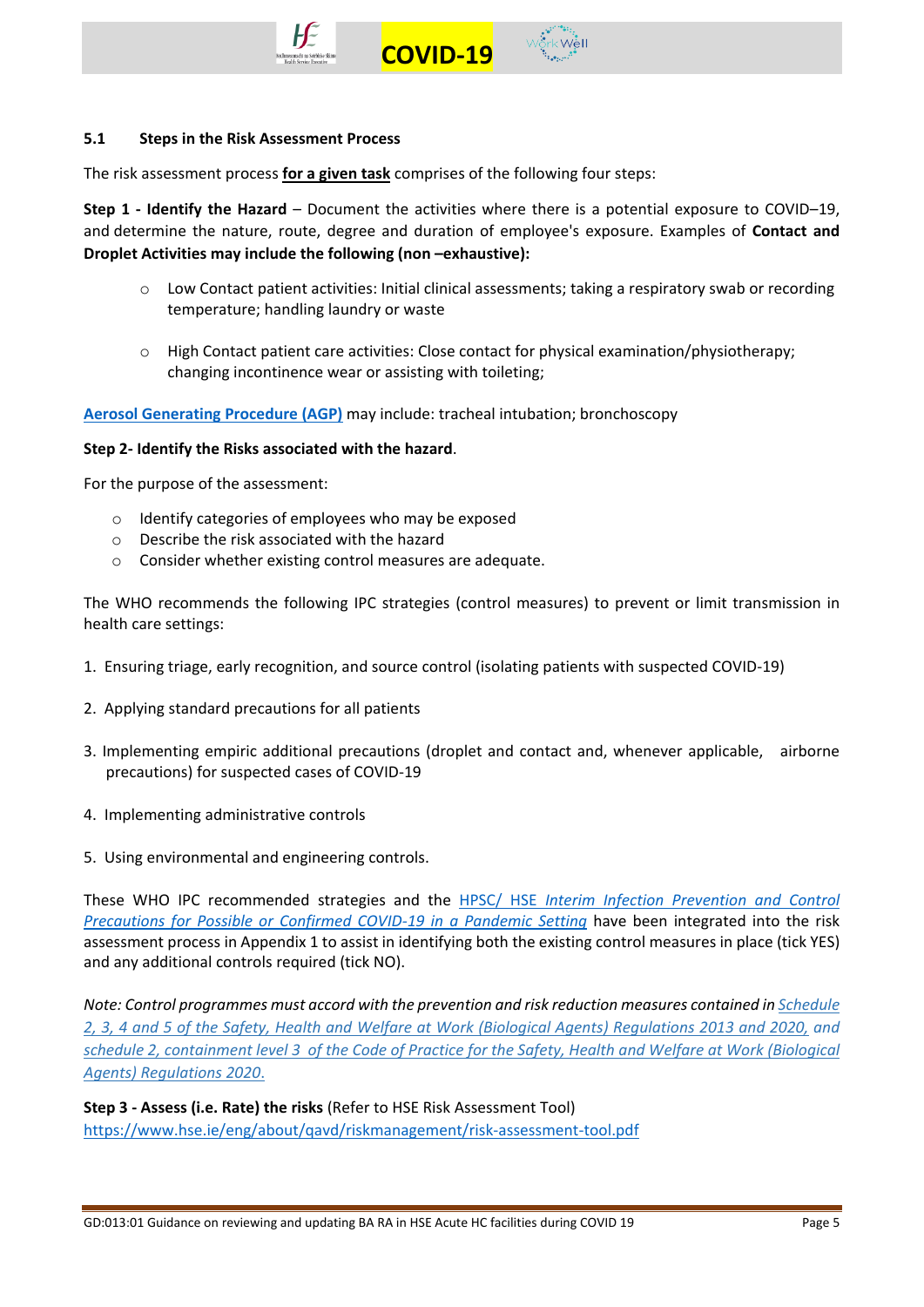



**Step 4 - Identify any additional control measures (if any) required** (i.e. evaluate and treat the risks).

Where additional control measures are identified these should be documented on the Biological Agents Risk Assessment Form, assigned an 'action owner' and 'due date' for completion.

(See Appendix 1 Biological Agents Risk Assessments in all HSE Acute Healthcare Settings (excluding Laboratories) during COVID- 19)

# **6.0 Supporting Information**

- HSE Policy on the Management of Biological Agents in the Healthcare Sector
- Safety, Health and Welfare at Work (Biological Agents) Regulations, 2013 and 2020
- Code of Practice for the Safety, Health and Welfare at Work (Biological Agents) Regulations 2020
- CF:004:02 Guidance on Completion of Biological Agents Risk Assessment form

For further health and safety advice or support during the COVID-19 pandemic, please contact the HSE health and safety helpdesk by visiting [https://healthservice.hse.ie/staff/benefits-services/health-and-safety/health](https://healthservice.hse.ie/staff/benefits-services/health-and-safety/health-and-safety-helpdesk.html)[and-safety-helpdesk.html](https://healthservice.hse.ie/staff/benefits-services/health-and-safety/health-and-safety-helpdesk.html) or alternatively phone 1850 420 420

## **7.0 References**

- HPSC/HSE (2021) Interim Infection Prevention and Control Precautions for Possible or Confirmed COVID-19 in a Pandemic Setting
- WHO (2020) Infection prevention and control during healthcare when COVID-10 is suspected
- HPSC/HSE (2021) Current recommendations for the use of Personal Protective Equipment (PPE) in the management of suspected or confirmed COVID-19
- HPSC/HSE (2021) Interim Guidance for Coronavirus Healthcare Worker Management by Occupational Health
- HSPSC/HSE (2021) Use of PPE to support Infection Prevention and Control Practice when performing aerosol generating procedures on CONFIRMED or CLINICALLY SUSPECTED COVID-19 CASES in a PANDEMIC SITUATION, version 2.3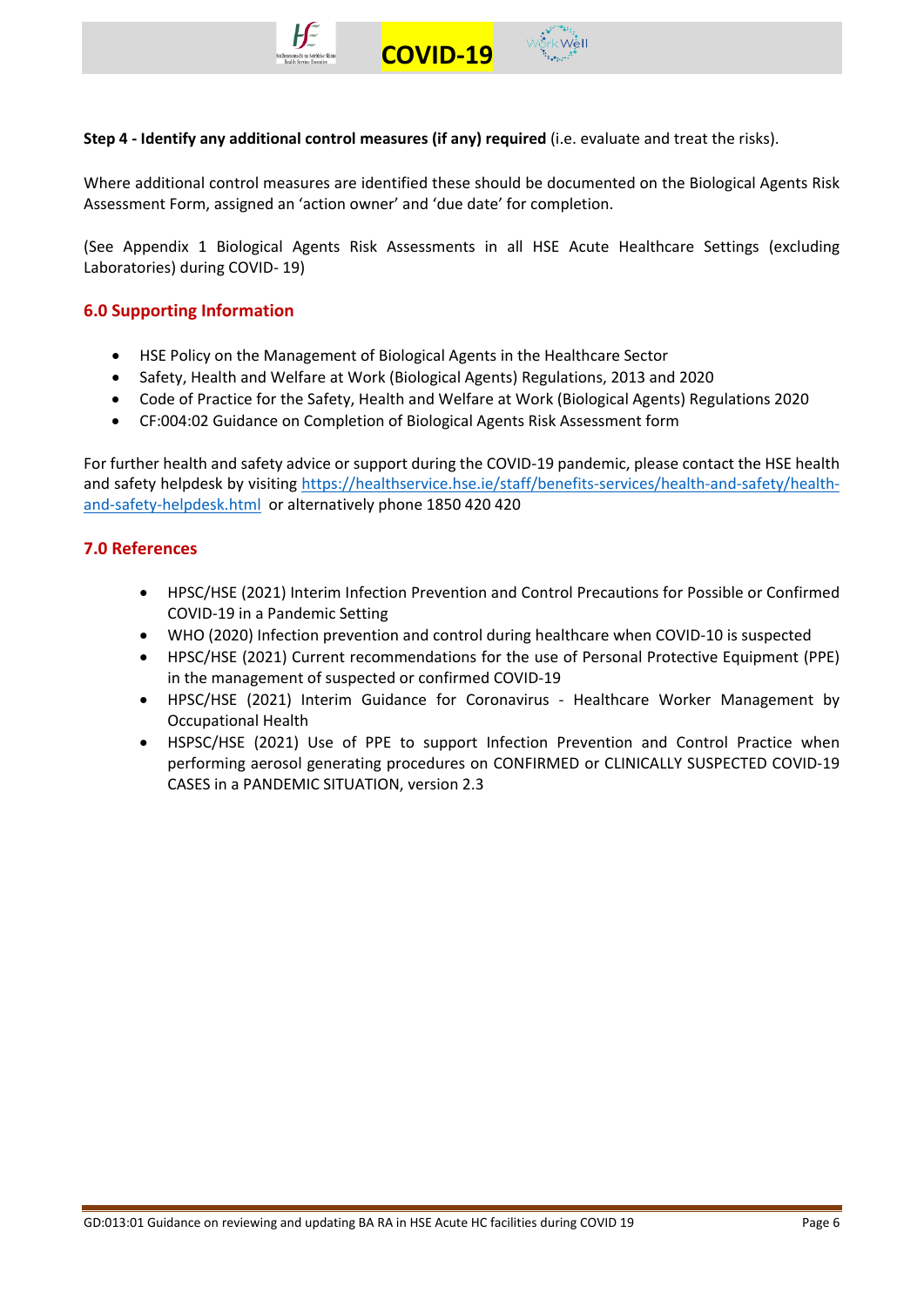



# **Appendix I**

|                                  |                                                                                                                                                                                                                                                                                                                                    | <b>Health &amp; Safety Risk Assessment</b>                                                                                                                                                                                                                                                                                                                                                                                                                                                                                                                         |                                                                                              |                            |                    |               |  |  |  |
|----------------------------------|------------------------------------------------------------------------------------------------------------------------------------------------------------------------------------------------------------------------------------------------------------------------------------------------------------------------------------|--------------------------------------------------------------------------------------------------------------------------------------------------------------------------------------------------------------------------------------------------------------------------------------------------------------------------------------------------------------------------------------------------------------------------------------------------------------------------------------------------------------------------------------------------------------------|----------------------------------------------------------------------------------------------|----------------------------|--------------------|---------------|--|--|--|
| Ref: CF:051:01                   |                                                                                                                                                                                                                                                                                                                                    | Re Biological Agents Risk Assessment in all HSE Acute HC facilities (excl.<br>Lab) during COVID 19                                                                                                                                                                                                                                                                                                                                                                                                                                                                 |                                                                                              |                            |                    |               |  |  |  |
| <b>Issue date:</b>               |                                                                                                                                                                                                                                                                                                                                    | May 2020                                                                                                                                                                                                                                                                                                                                                                                                                                                                                                                                                           | <b>Revised date:</b>                                                                         | August 2021                | <b>Version No.</b> | 2             |  |  |  |
| Author(s):                       |                                                                                                                                                                                                                                                                                                                                    | National Health & Safety Function                                                                                                                                                                                                                                                                                                                                                                                                                                                                                                                                  |                                                                                              |                            |                    |               |  |  |  |
| Legislation:                     |                                                                                                                                                                                                                                                                                                                                    | Under Section 19 of the Safety, Health and Welfare at Work Act, 2005 and<br>associated Regulations, it is the duty of the employer to identify the hazards and<br>assess the associated risks in the workplace. All risk assessments must be in writing<br>and the necessary control measures to eliminate or minimise the risks documented<br>and implemented.                                                                                                                                                                                                    |                                                                                              |                            |                    |               |  |  |  |
| Note:                            |                                                                                                                                                                                                                                                                                                                                    | The WHO IPC recommended strategies and the HPSC/ HSE Interim Infection<br>Prevention and Control Precautions for Possible or Confirmed COVID-19 in a Pandemic<br>Setting have been integrated into the risk assessment process to assist in identifying<br>both the existing control measures in place (tick YES) and any additional controls<br>required (tick NO).<br>Where additional control measures are identified these should be documented on<br>the Biological Agents Risk Assessment Form, assigned an 'action owner' and 'due<br>date' for completion. |                                                                                              |                            |                    |               |  |  |  |
|                                  |                                                                                                                                                                                                                                                                                                                                    |                                                                                                                                                                                                                                                                                                                                                                                                                                                                                                                                                                    | Biological Agents Risk Assessment in all HSE Acute HC Facilities (excl. Lab) during COVID 19 |                            |                    |               |  |  |  |
| <b>Division:</b>                 |                                                                                                                                                                                                                                                                                                                                    |                                                                                                                                                                                                                                                                                                                                                                                                                                                                                                                                                                    | <b>Source of Risk:</b>                                                                       |                            |                    |               |  |  |  |
| HG/CHO/NAS/                      |                                                                                                                                                                                                                                                                                                                                    |                                                                                                                                                                                                                                                                                                                                                                                                                                                                                                                                                                    | <b>Primary Impact</b>                                                                        |                            |                    |               |  |  |  |
| <b>Function:</b>                 |                                                                                                                                                                                                                                                                                                                                    |                                                                                                                                                                                                                                                                                                                                                                                                                                                                                                                                                                    | Category:                                                                                    |                            |                    |               |  |  |  |
| <b>Hospital</b><br>Site/Service: |                                                                                                                                                                                                                                                                                                                                    |                                                                                                                                                                                                                                                                                                                                                                                                                                                                                                                                                                    | <b>Risk Type:</b>                                                                            |                            |                    |               |  |  |  |
| Dept./Service Site:              |                                                                                                                                                                                                                                                                                                                                    |                                                                                                                                                                                                                                                                                                                                                                                                                                                                                                                                                                    |                                                                                              | <b>Name of Risk Owner:</b> |                    |               |  |  |  |
| Date of                          |                                                                                                                                                                                                                                                                                                                                    |                                                                                                                                                                                                                                                                                                                                                                                                                                                                                                                                                                    | <b>Signature of Risk</b>                                                                     |                            |                    |               |  |  |  |
| Assessment:                      |                                                                                                                                                                                                                                                                                                                                    |                                                                                                                                                                                                                                                                                                                                                                                                                                                                                                                                                                    | Owner:                                                                                       |                            |                    |               |  |  |  |
| <b>Unique ID No:</b>             |                                                                                                                                                                                                                                                                                                                                    |                                                                                                                                                                                                                                                                                                                                                                                                                                                                                                                                                                    | <b>Risk Co-Ordinator:</b>                                                                    |                            |                    |               |  |  |  |
|                                  |                                                                                                                                                                                                                                                                                                                                    |                                                                                                                                                                                                                                                                                                                                                                                                                                                                                                                                                                    | *Risk Assessor(s):                                                                           |                            |                    |               |  |  |  |
| <b>Version</b>                   | <b>Date</b>                                                                                                                                                                                                                                                                                                                        | <b>Section Amended</b>                                                                                                                                                                                                                                                                                                                                                                                                                                                                                                                                             | <b>Amendments to the Risk Assessment</b>                                                     |                            |                    | <b>Author</b> |  |  |  |
|                                  | <b>Approved</b>                                                                                                                                                                                                                                                                                                                    |                                                                                                                                                                                                                                                                                                                                                                                                                                                                                                                                                                    |                                                                                              |                            |                    |               |  |  |  |
| $\overline{2}$                   | August<br>2021                                                                                                                                                                                                                                                                                                                     | CF:051:01 Biological Agents Risk Assessment in all HSE Acute HC<br><b>NHSF</b><br>facilities (excl. Lab) during COVID 19<br>Front Cover - inserted reference to Legislation                                                                                                                                                                                                                                                                                                                                                                                        |                                                                                              |                            |                    |               |  |  |  |
| $\overline{2}$                   | CF:051:01 Biological Agents Risk Assessment in all HSE Acute HC<br>August<br>2021<br>facilities (excl. Lab) during COVID 19<br>New question 43 "There are arrangements in place for a Manager<br>to notify the Health and Safety Authority when they become aware<br>of a confirmed case of COVID-19 or death of an employee (e.g. |                                                                                                                                                                                                                                                                                                                                                                                                                                                                                                                                                                    |                                                                                              | <b>NHSF</b>                |                    |               |  |  |  |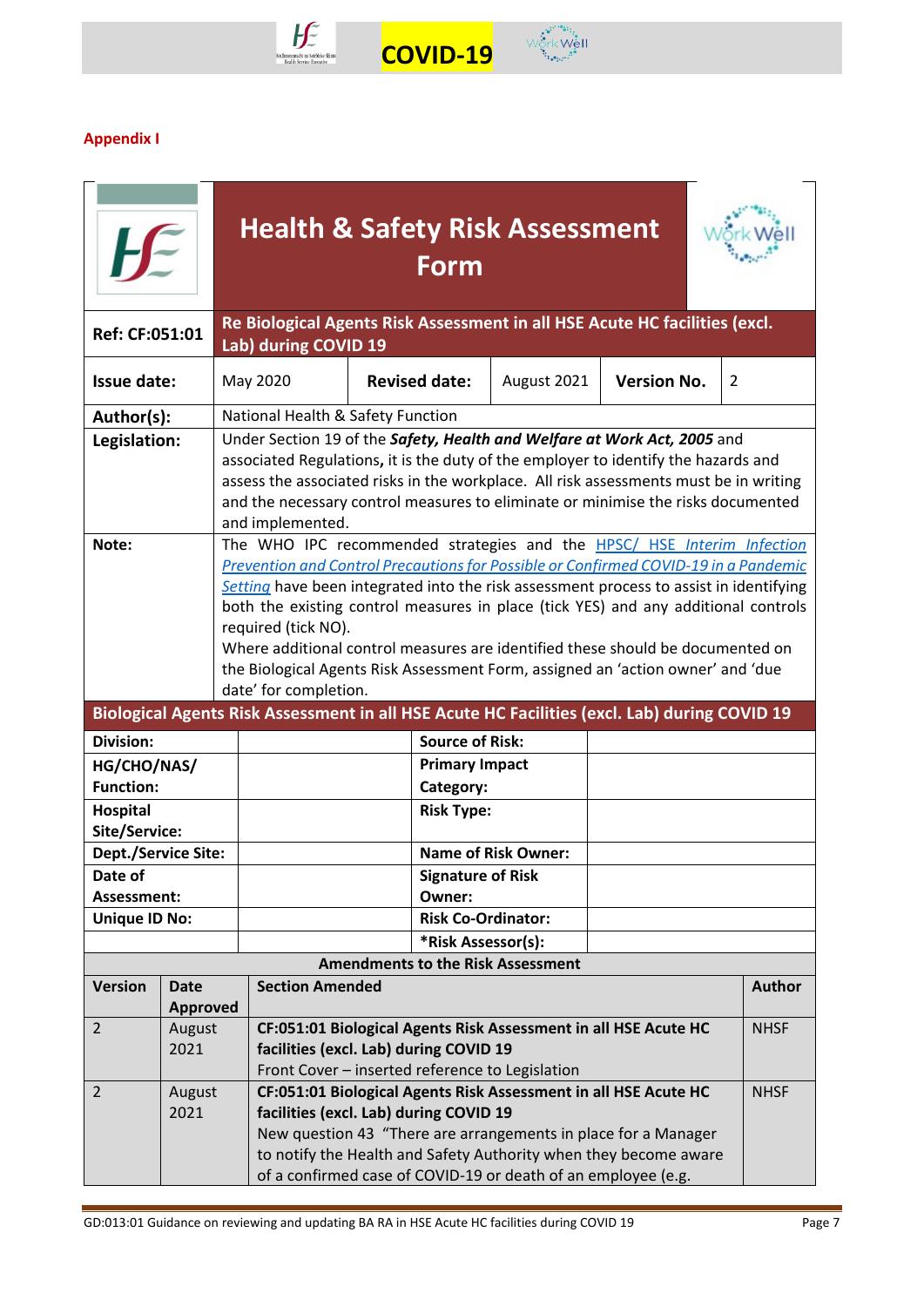



| informed by a medical practitioner, public health or other health<br>professional) as a result of the employee carrying out work with the<br>coronavirus (SARS-CoV-2) |  |
|-----------------------------------------------------------------------------------------------------------------------------------------------------------------------|--|
| https://www.hsa.ie/eng/topics/covid-                                                                                                                                  |  |
| 19 coronavirus information and resources/covid-                                                                                                                       |  |
| 19 guidance and advice/guidance and advice/covid 19 %E2%80                                                                                                            |  |
| %93 fags andadvice for employers and employees/reporting of                                                                                                           |  |
| covid-19 cases.html                                                                                                                                                   |  |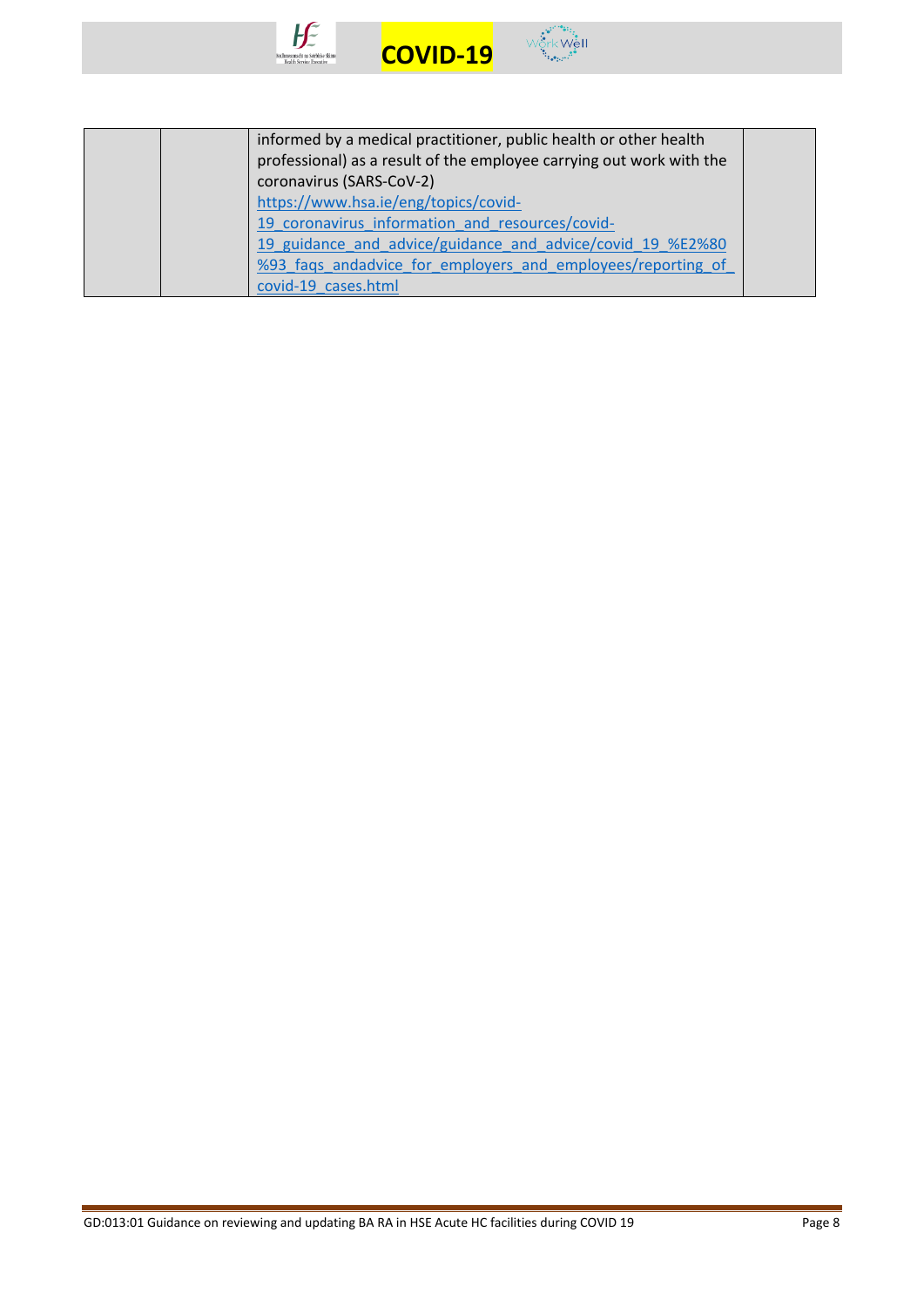



| No.            |                                                                                                                | Yes | <b>No</b> | N/A | <b>Comment</b> |  |  |  |
|----------------|----------------------------------------------------------------------------------------------------------------|-----|-----------|-----|----------------|--|--|--|
|                | <b>Section 1- Triage, Early Recognition and Source Control</b>                                                 |     |           |     |                |  |  |  |
|                | To facilitate early identification of cases or suspected cases of COVID-19 the following measures are in place |     |           |     |                |  |  |  |
|                | in all Acute Healthcare Settings:                                                                              |     |           |     |                |  |  |  |
| $\mathbf{1}$   | Healthcare Workers (HCWs) are aware of the early signs                                                         |     |           |     |                |  |  |  |
|                | and symptoms of COVID-19 in patients presenting and                                                            |     |           |     |                |  |  |  |
|                | know who to alert if they have a concern                                                                       |     |           |     |                |  |  |  |
| $\overline{2}$ | At entry to the hospital, patients presenting for assessment                                                   |     |           |     |                |  |  |  |
|                | are segregated into suspected/confirmed positive COVID                                                         |     |           |     |                |  |  |  |
|                | and non COVID Zones based on criteria set out in the latest                                                    |     |           |     |                |  |  |  |
|                | version of the COVID-19 Hospital Pathway (Appendix II)                                                         |     |           |     |                |  |  |  |
| 3              | Appropriate COVID-19 signage displayed in public areas                                                         |     |           |     |                |  |  |  |
| $\overline{4}$ | There are adequate supplies for respiratory hygiene and                                                        |     |           |     |                |  |  |  |
|                | cough etiquette, including alcohol-based hand rub (ABHR),                                                      |     |           |     |                |  |  |  |
|                | tissues, and hands free waste bins for disposal, at                                                            |     |           |     |                |  |  |  |
|                | healthcare facility entrances, waiting rooms, and patient                                                      |     |           |     |                |  |  |  |
|                | check-ins                                                                                                      |     |           |     |                |  |  |  |
| 5              | Arrangements are in place for HCWs involved in care of                                                         |     |           |     |                |  |  |  |
|                | suspected or confirmed cases to have access to an                                                              |     |           |     |                |  |  |  |
|                | occupational health team and emergency contact details                                                         |     |           |     |                |  |  |  |
|                | for out of hours advice in the event they develop                                                              |     |           |     |                |  |  |  |
|                | symptoms or they have a breach in PPE in line with <i>Interim</i>                                              |     |           |     |                |  |  |  |
|                | <b>Guidance for Coronavirus - Healthcare Worker</b>                                                            |     |           |     |                |  |  |  |
|                | <b>Management by Occupational Health</b>                                                                       |     |           |     |                |  |  |  |
| 6              | Arrangements are in place to promptly notify local                                                             |     |           |     |                |  |  |  |
|                | Infection Prevention and Control Teams & Public Health                                                         |     |           |     |                |  |  |  |
|                | Departments in relation to patient presenting with possible                                                    |     |           |     |                |  |  |  |
|                | or confirmed cases of COVID-19                                                                                 |     |           |     |                |  |  |  |
|                | Note: Hand Hygiene and Respiratory Hygiene are essential Preventative Measures                                 |     |           |     |                |  |  |  |
|                | <b>Section 2- Standard Precautions</b>                                                                         |     |           |     |                |  |  |  |
|                | <b>Hand Hygiene</b>                                                                                            |     |           |     |                |  |  |  |
| $\overline{7}$ | HCWs apply WHO My 5 Moments for Hand Hygiene                                                                   |     |           |     |                |  |  |  |
|                | before touching a patient, before any clean or aseptic                                                         |     |           |     |                |  |  |  |
|                | procedure is performed, after exposure to body fluid, after                                                    |     |           |     |                |  |  |  |
|                | touching a patient, and after touching a patient's                                                             |     |           |     |                |  |  |  |
|                | surroundings                                                                                                   |     |           |     |                |  |  |  |
| 8              | Hand hygiene includes either cleaning hands with an                                                            |     |           |     |                |  |  |  |
|                | alcohol based hand rub or with soap and water                                                                  |     |           |     |                |  |  |  |
| 9              | Alcohol based hand rubs are preferred if hands are not                                                         |     |           |     |                |  |  |  |
|                | visibly soiled/dirty                                                                                           |     |           |     |                |  |  |  |
| 10             | Washing hands with soap and water applies when hands                                                           |     |           |     |                |  |  |  |
|                | are visibly soiled                                                                                             |     |           |     |                |  |  |  |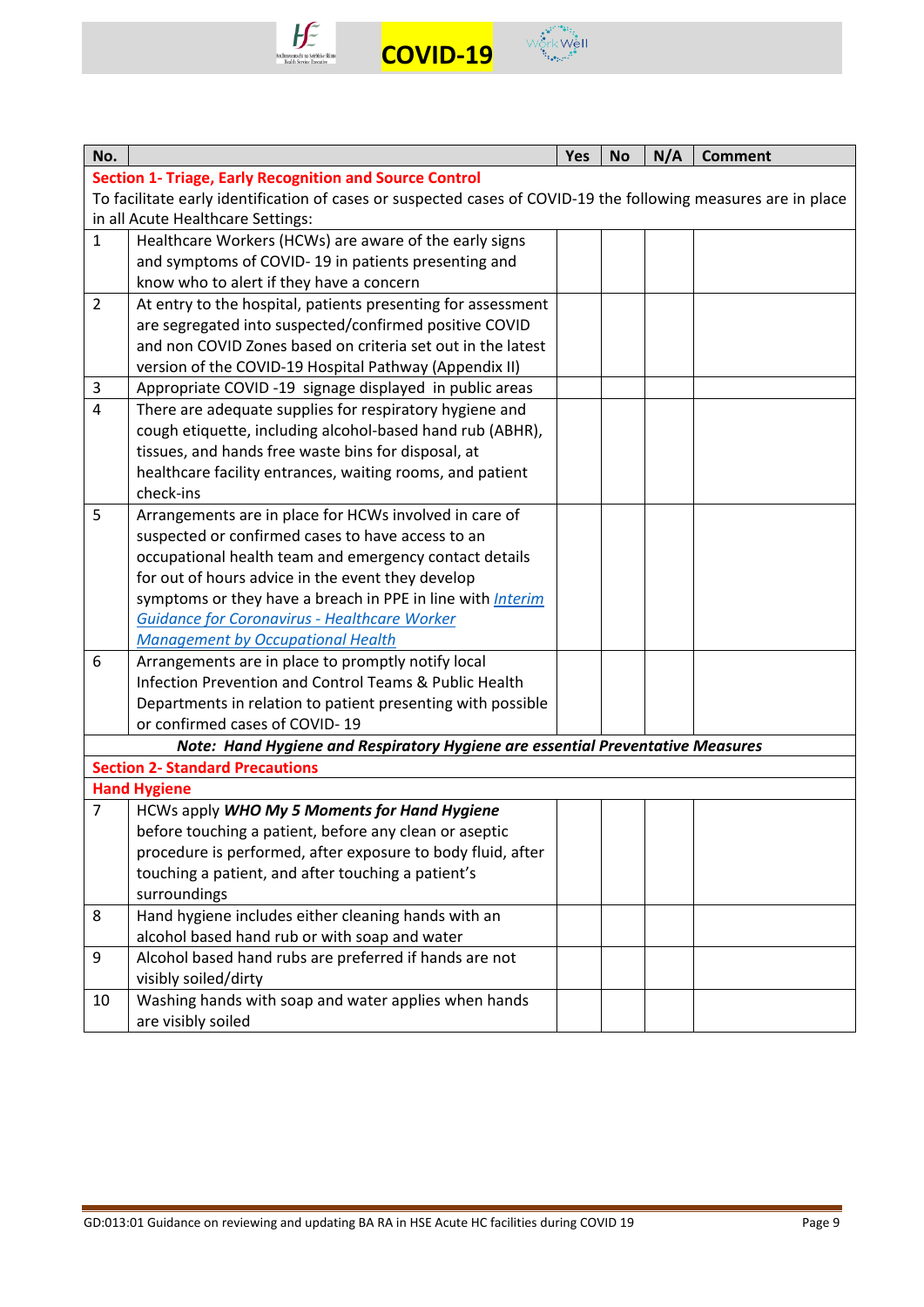



| No. |                                                                    | Yes | <b>No</b> | N/A | <b>Comment</b> |
|-----|--------------------------------------------------------------------|-----|-----------|-----|----------------|
|     | <b>Respiratory Hygiene</b>                                         |     |           |     |                |
| 11  | All patients are advised to cover their nose and mouth with        |     |           |     |                |
|     | a tissue or their bent elbow when coughing and sneezing            |     |           |     |                |
| 12  | Medical masks are offered to patients with suspected               |     |           |     |                |
|     | COVID-19 while they are waiting, in waiting/public areas or        |     |           |     |                |
|     | cohorting rooms or being transported to other                      |     |           |     |                |
|     | departments or externally to other facilities where                |     |           |     |                |
|     | possible                                                           |     |           |     |                |
|     | Personal Protective Equipment (PPE) - Also See Section 6 Q's 57-61 |     |           |     |                |
| 13  | The choice and selection of PPE is based on risk assessment        |     |           |     |                |
|     | and in line with the HPSC/HSE Current recommendations              |     |           |     |                |
|     | for the use of Personal Protective Equipment (PPE) in the          |     |           |     |                |
|     | management of suspected or confirmed COVID-19                      |     |           |     |                |
|     | <b>Section 3- Transmission Based Precautions</b>                   |     |           |     |                |
|     | <b>Contact and Droplet Precautions</b>                             |     |           |     |                |
| 14  | Patients known or suspected with COVID-19 are located in           |     |           |     |                |
|     | proximity to each other to the greatest degree possible for        |     |           |     |                |
|     | example by identifying COVID-19 isolation rooms / cohort           |     |           |     |                |
|     | wards/units                                                        |     |           |     |                |
| 15  | Isolation signage is placed at the entrance to the patient's       |     |           |     |                |
|     | room to restrict entry and indicate the level of                   |     |           |     |                |
|     | transmission-based precautions required, namely contact            |     |           |     |                |
|     | and droplet precautions. The door remains closed                   |     |           |     |                |
| 16  | Where practicable, patients are cared for in a single room         |     |           |     |                |
|     | with en-suite facilities. If there is no en-suite toilet a         |     |           |     |                |
|     | dedicated commode is used, with arrangements in place              |     |           |     |                |
|     | for safe removal of a bedpan/urinal to an appropriate              |     |           |     |                |
|     | disposal point. Where this is not possible, safe access to a       |     |           |     |                |
|     | toilet close by, that is assigned for the use of that patient      |     |           |     |                |
|     | only has been identified                                           |     |           |     |                |
| 17  | Patients are placed in adequately ventilated single rooms.         |     |           |     |                |
| 18  | When single rooms are not available, patients suspected of         |     |           |     |                |
|     | having COVID-19 are grouped/cohorted together in a                 |     |           |     |                |
|     | dedicated multi occupancy with the door closed                     |     |           |     |                |
| 19  | All patients' beds are placed at least 1 metre apart               |     |           |     |                |
|     | regardless of whether they are suspected to have COVID-            |     |           |     |                |
|     | 19. Additional space may be required in order to facilitate        |     |           |     |                |
|     | good manual handling practice                                      |     |           |     |                |
| 20  | Where possible, a team of HCWs is designated to care               |     |           |     |                |
|     | exclusively for suspected or confirmed cases to reduce the         |     |           |     |                |
|     | risk of transmission                                               |     |           |     |                |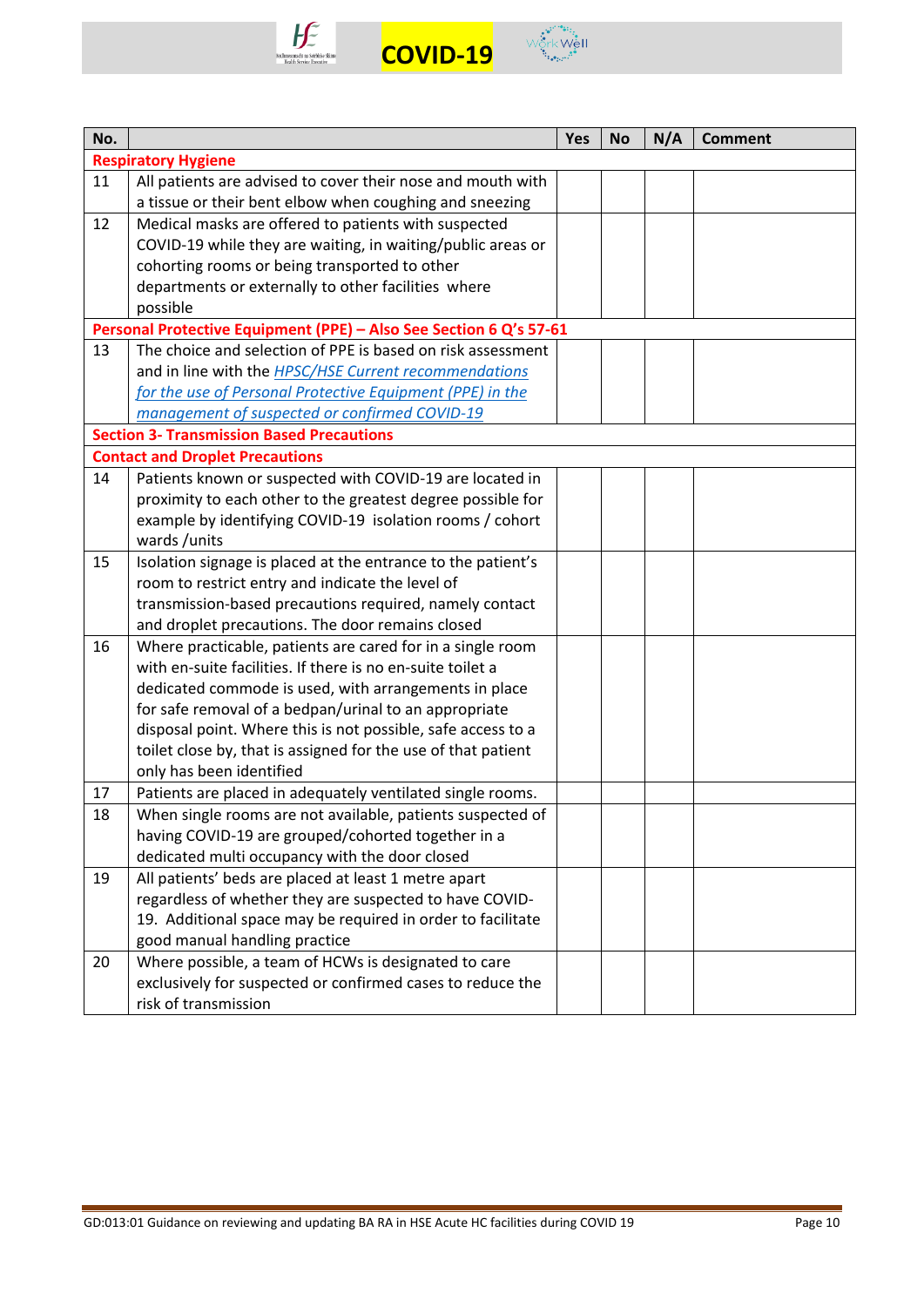



| No. |                                                                                                              | Yes | <b>No</b> | N/A | <b>Comment</b> |
|-----|--------------------------------------------------------------------------------------------------------------|-----|-----------|-----|----------------|
| 21  | Equipment is either single-use and disposable or dedicated                                                   |     |           |     |                |
|     | equipment (e.g. stethoscopes, blood pressure cuffs and                                                       |     |           |     |                |
|     | thermometers). If equipment needs to be shared among                                                         |     |           |     |                |
|     | patients, it is cleaned and disinfected between use for each                                                 |     |           |     |                |
|     | individual patient (e.g. by using ethyl alcohol 70%)                                                         |     |           |     |                |
| 22  | HCWs refrain from touching eyes, nose, or mouth with                                                         |     |           |     |                |
|     | potentially contaminated gloved or bare hands                                                                |     |           |     |                |
| 23  | Patients are not moved/transported out of their room or                                                      |     |           |     |                |
|     | area unless medically necessary. Designated portable X-ray                                                   |     |           |     |                |
|     | equipment or other designated diagnostic equipment is                                                        |     |           |     |                |
|     | used. If transport is required, predetermined transport                                                      |     |           |     |                |
|     | routes are identified and used to minimise exposure for                                                      |     |           |     |                |
|     | staff, other patients and visitors, and the patient wears a                                                  |     |           |     |                |
|     | medical mask                                                                                                 |     |           |     |                |
| 24  | Ensure that HCWs who are transporting patients                                                               |     |           |     |                |
|     | perform hand hygiene and wear appropriate PPE as per                                                         |     |           |     |                |
|     | HPSC/HSE Current recommendations for the use of                                                              |     |           |     |                |
|     | Personal Protective Equipment (PPE) in the management of                                                     |     |           |     |                |
|     | suspected or confirmed COVID-19                                                                              |     |           |     |                |
| 25  | Prior to the patients arrival, the receiving area is notified of                                             |     |           |     |                |
|     | any necessary precautions as early as possible                                                               |     |           |     |                |
| 26  | Surfaces are routinely cleaned and disinfected in line with                                                  |     |           |     |                |
|     | local procedures. Increased frequency of cleaning and in                                                     |     |           |     |                |
|     | particular close contact surfaces occurs at least twice daily                                                |     |           |     |                |
|     | in wards/department s where COVID-19 patients are                                                            |     |           |     |                |
|     | accommodated                                                                                                 |     |           |     |                |
| 27  | The number of HCWs, family members and visitors are                                                          |     |           |     |                |
|     | restricted when patients are suspected/confirmed COVID -                                                     |     |           |     |                |
|     | 19 in line with HPSC guidance                                                                                |     |           |     |                |
| 28  | The choice and selection of PPE is based on risk assessment                                                  |     |           |     |                |
|     | and in line with the <b>HPSC/HSE Current recommendations</b>                                                 |     |           |     |                |
|     | for the use of Personal Protective Equipment (PPE) in the                                                    |     |           |     |                |
|     | management of suspected or confirmed COVID-19                                                                |     |           |     |                |
|     | <b>Airborne Precautions for Aerosol Generated Procedures (AGPs)</b>                                          |     |           |     |                |
|     | Note: Some aerosol generating procedures may include :e.g. Front of neck airway procedures - Insertion of    |     |           |     |                |
|     | tracheostomy, cricothyroidotomy, tracheal intubation, tracheotomy, tracheal extubation, cardiopulmonary      |     |           |     |                |
|     | resuscitation (CPR), positive pressure ventilation with inadequate seal, manual ventilation and bronchoscopy |     |           |     |                |
|     | (non-exhaustive list) Ref: HSPSC/HSE Use of PPE to support Infection Prevention and Control Practice when    |     |           |     |                |
|     | performing aerosol generating procedures on CONFIRMED or CLINICALLY SUSPECTED COVID-19 CASES in a            |     |           |     |                |
|     | <b>PANDEMIC SITUATION</b>                                                                                    |     |           |     |                |
| 29  | Where an AGP is necessary, where practicable, it is                                                          |     |           |     |                |
|     | undertaken in a negative-pressure room, using                                                                |     |           |     |                |
|     | recommended airborne precautions                                                                             |     |           |     |                |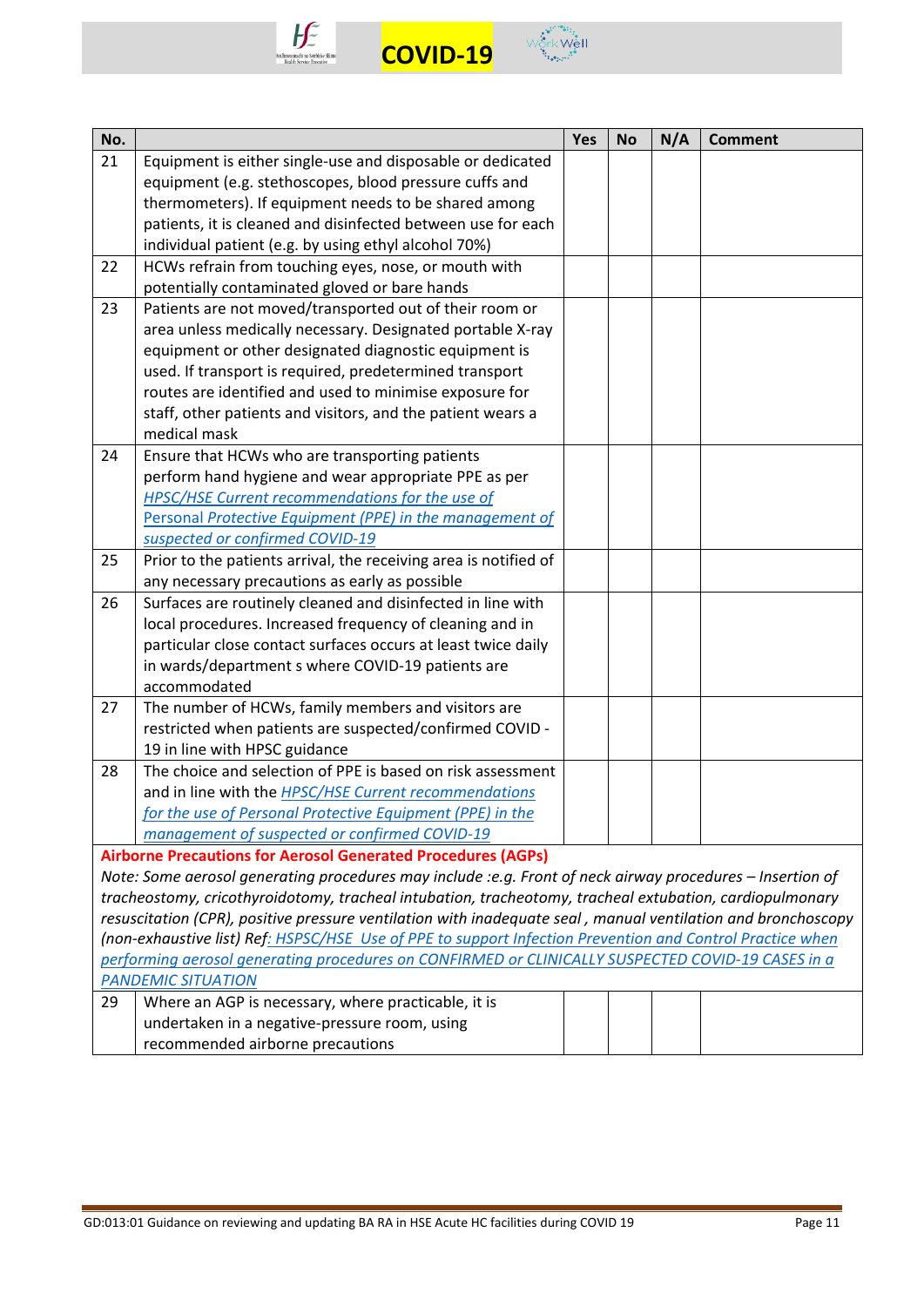



| No. |                                                                   | Yes | <b>No</b> | N/A | <b>Comment</b> |
|-----|-------------------------------------------------------------------|-----|-----------|-----|----------------|
| 30  | If a negative pressure room is not available, the AGP is          |     |           |     |                |
|     | undertaken using a process and environment that                   |     |           |     |                |
|     | minimises the exposure risk for HCWs, ensuring that               |     |           |     |                |
|     | patients, visitors, and others in the healthcare setting are      |     |           |     |                |
|     | not exposed for example, in a single room, with the door          |     |           |     |                |
|     | kept closed and restricted entry during the AGP                   |     |           |     |                |
| 31  | The number of HCWs providing care and support to the              |     |           |     |                |
|     | patient is limited to the absolute minimum during AGPs            |     |           |     |                |
| 32  | The choice and selection of PPE is based on risk assessment       |     |           |     |                |
|     | and in line with the <b>HPSC/HSE Current recommendations</b>      |     |           |     |                |
|     | for the use of Personal Protective Equipment (PPE) in the         |     |           |     |                |
|     | management of suspected or confirmed COVID-19. To                 |     |           |     |                |
|     | include an FFP2/FFP3 respirator mask or equivalent and            |     |           |     |                |
|     | should be fit tested. Staff know how to self-fit check each       |     |           |     |                |
|     | time the mask is applied                                          |     |           |     |                |
|     | <b>Section 4 - Administrative Controls</b>                        |     |           |     |                |
| 33  | HCWs are provided with adequate training in standard              |     |           |     |                |
|     | precautions and transmission based precautions                    |     |           |     |                |
| 34  | There is an adequate patient to staff ratio                       |     |           |     |                |
| 35  | HCWs have access to local Occupational Health support             |     |           |     |                |
|     | and are aware of Interim Guidance for Coronavirus -               |     |           |     |                |
|     | <b>Healthcare Worker Management by Occupational Health</b>        |     |           |     |                |
| 36  | HCWs and members of the public are informed on the                |     |           |     |                |
|     | importance of promptly seeking medical care                       |     |           |     |                |
| 37  | Group meetings and social interaction among staff are             |     |           |     |                |
|     | restricted and alternative methods of communication               |     |           |     |                |
|     | arranged (e.g. E-mail, teleconference, videoconference).          |     |           |     |                |
|     | Note: Where meetings are essential, select a meeting              |     |           |     |                |
|     | space that can facilitate the anticipated number of               |     |           |     |                |
|     | attendees, so that physical distancing can be observed            |     |           |     |                |
| 38  | There is a local visitor restriction policy in place in line with |     |           |     |                |
|     | the requirements of HPSC/HSE Interim Infection                    |     |           |     |                |
|     | Prevention and Control Precautions for Possible or                |     |           |     |                |
|     | Confirmed COVID-19 in a Pandemic Setting                          |     |           |     |                |
| 39  | Where available and feasible, healthcare laundry services         |     |           |     |                |
|     | are used to launder staff uniforms. If there is no laundry        |     |           |     |                |
|     | facility available, HCWs are informed to take uniforms            |     |           |     |                |
|     | home in a disposable plastic bag. This bag should be              |     |           |     |                |
|     | disposed of into the household waste stream. Note:                |     |           |     |                |
|     | Alginate /water-soluble bags should not be used to take           |     |           |     |                |
|     | uniforms home, as they are designed for use in commercial         |     |           |     |                |
|     | washing machines rather than domestic washing machines            |     |           |     |                |
|     | and may damage the domestic machine                               |     |           |     |                |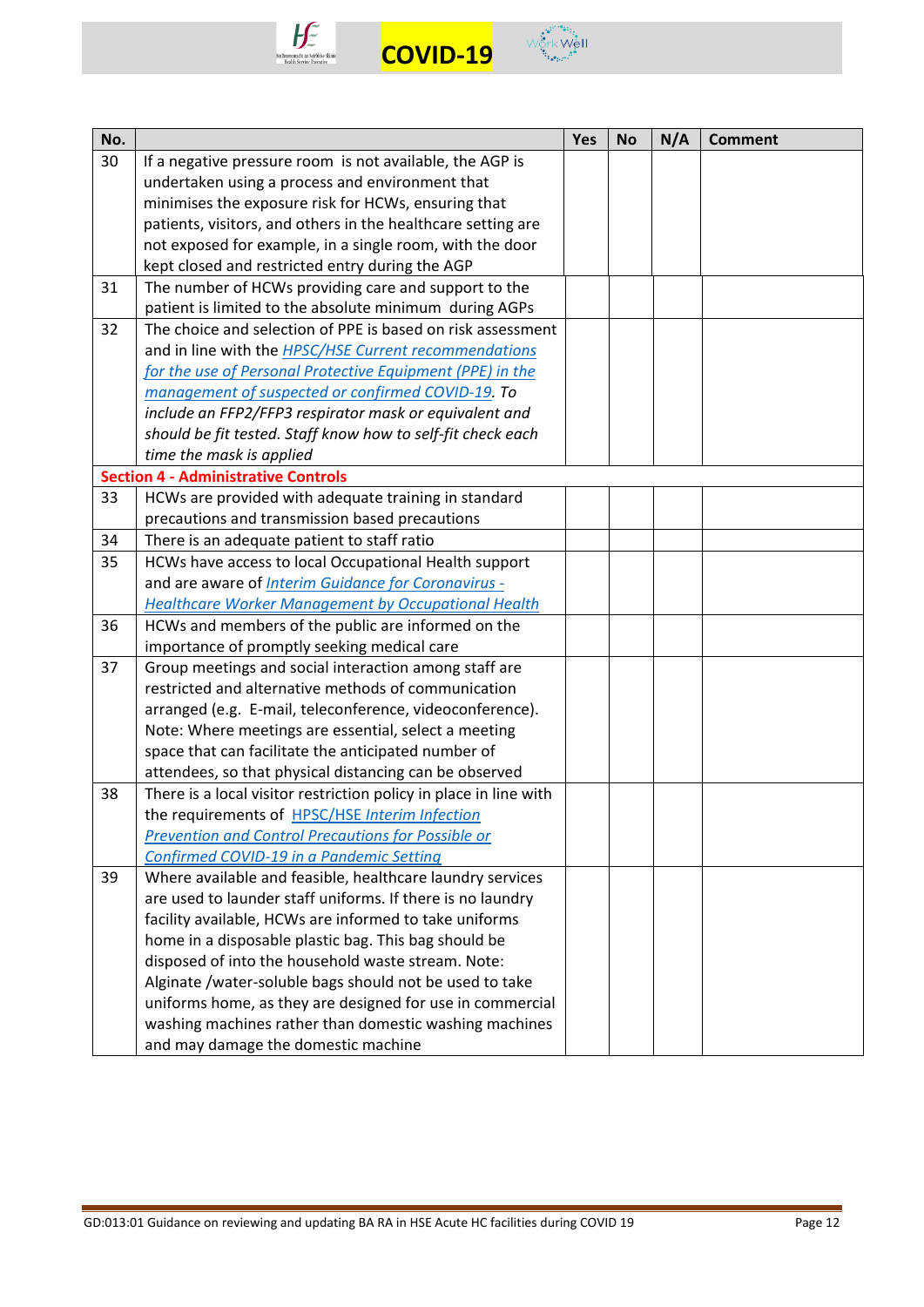



| No. |                                                                  | Yes | <b>No</b> | N/A | <b>Comment</b> |
|-----|------------------------------------------------------------------|-----|-----------|-----|----------------|
| 40  | Where laundry facilities are not available, HCWs have            |     |           |     |                |
|     | access to HPSC/HSE Interim Infection Prevention and              |     |           |     |                |
|     | <b>Control Precautions for Possible or Confirmed COVID-19 in</b> |     |           |     |                |
|     | a Pandemic Setting and are aware how to safely launder           |     |           |     |                |
|     | uniforms at home                                                 |     |           |     |                |
| 41  | There is a system in place for monitoring compliance with        |     |           |     |                |
|     | control measures to prevent or limit transmission of             |     |           |     |                |
|     | COVID-19                                                         |     |           |     |                |
| 42  | There is a system in place for managing and reporting            |     |           |     |                |
|     | incidents of COVID-19 in line with Interim Guidance for          |     |           |     |                |
|     | <b>Coronavirus - Healthcare Worker Management by</b>             |     |           |     |                |
|     | Occupational Health and the HSE Incident Management              |     |           |     |                |
|     | Framework                                                        |     |           |     |                |
| 43  | There are arrangements in place for a Manager to notify          |     |           |     |                |
|     | the Health and Safety Authority when they become aware           |     |           |     |                |
|     | of a confirmed case of COVID-19 or death of an employee          |     |           |     |                |
|     | (e.g. informed by a medical practitioner, public health or       |     |           |     |                |
|     | other health professional) as a result of the employee           |     |           |     |                |
|     | carrying out work with the coronavirus (SARS-CoV-2)              |     |           |     |                |
|     | https://www.hsa.ie/eng/topics/covid-                             |     |           |     |                |
|     | 19 coronavirus information and resources/covid-                  |     |           |     |                |
|     | 19 guidance and advice/guidance and advice/covid 19              |     |           |     |                |
|     | %E2%80%93 faq s and advice for employers and empl                |     |           |     |                |
|     | oyees/reporting of covid-19 cases.html                           |     |           |     |                |
|     | <b>Section 5 - Environmental and Engineering Controls</b>        |     |           |     |                |
| 44  | Arrangements are in place to isolate the patient with            |     |           |     |                |
|     | contact and droplet precautions to minimizes transmission        |     |           |     |                |
| 45  | The healthcare facility maintains a separation distance of 1     |     |           |     |                |
|     | metre between patients                                           |     |           |     |                |
| 46  | Physical barriers (e.g. glass or plastic windows) are erected    |     |           |     |                |
|     | at reception areas, registration desks, pharmacy windows         |     |           |     |                |
|     | to limit close contact between staff and potentially             |     |           |     |                |
|     | infectious patients where close patient contact is not           |     |           |     |                |
|     | required                                                         |     |           |     |                |
| 47  | Where possible a designated eating area is provided to           |     |           |     |                |
|     | staff working in cohort areas, to minimise their need to         |     |           |     |                |
|     | travel to communal eating facilities                             |     |           |     |                |
| 48  | Dedicated staff changing areas are available with shower         |     |           |     |                |
|     | facilities                                                       |     |           |     |                |
| 49  | The healthcare facility has adequate ventilation                 |     |           |     |                |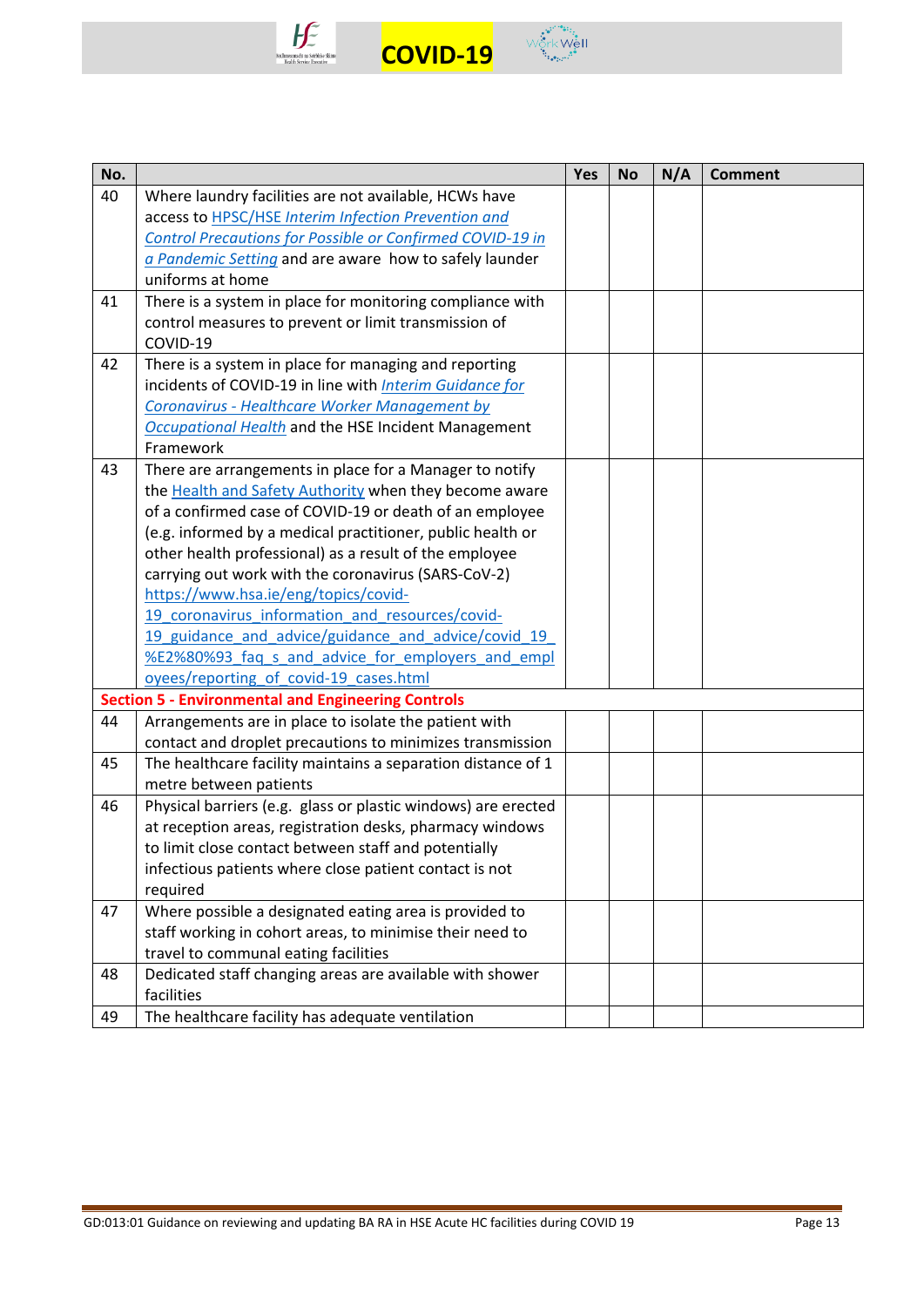



| No. |                                                                                                                 | Yes | <b>No</b> | N/A | <b>Comment</b> |
|-----|-----------------------------------------------------------------------------------------------------------------|-----|-----------|-----|----------------|
| 50  | All available mechanical ventilated rooms have been                                                             |     |           |     |                |
|     | commissioned, are serviced regularly and that there are                                                         |     |           |     |                |
|     | mechanisms in place to validate that the ventilation system                                                     |     |           |     |                |
|     | is functioning correctly                                                                                        |     |           |     |                |
|     | <b>Cleaning and decontamination</b>                                                                             |     |           |     |                |
| 51  | The use of mobile healthcare equipment is restricted to                                                         |     |           |     |                |
|     | essential functions, as far as possible to minimise the range                                                   |     |           |     |                |
|     | of equipment taken into and later removed from rooms                                                            |     |           |     |                |
| 52  | Only the minimum amount of equipment and supplies                                                               |     |           |     |                |
|     | essential to patient care each day is stored within an                                                          |     |           |     |                |
|     | isolation room, ante-room or cohort area                                                                        |     |           |     |                |
| 53  | Local procedures are in place to manage laundry, catering,                                                      |     |           |     |                |
|     | and decontamination of equipment during CODID -19 in                                                            |     |           |     |                |
|     | line with the recommendation outlined in HPSC/HSE                                                               |     |           |     |                |
|     | <b>Interim Infection Prevention and Control Precautions for</b>                                                 |     |           |     |                |
|     | Possible or Confirmed COVID-19 in a Pandemic Setting                                                            |     |           |     |                |
| 54  | Local cleaning and disinfection procedures are                                                                  |     |           |     |                |
|     | implemented, monitored and reviewed regularly in line                                                           |     |           |     |                |
|     | with the requirements set out in HPSC/HSE Interim                                                               |     |           |     |                |
|     | <b>Infection Prevention and Control Precautions for Possible or</b>                                             |     |           |     |                |
|     | Confirmed COVID-19 in a Pandemic Setting                                                                        |     |           |     |                |
|     | <b>Healthcare Risk Waste</b>                                                                                    |     |           |     |                |
| 55  | All COVID-19 related waste is disposed of as healthcare risk                                                    |     |           |     |                |
|     | waste                                                                                                           |     |           |     |                |
| 56  | There is an adequate number of foot pedal operated                                                              |     |           |     |                |
|     | healthcare risk waste bins provided and in full working                                                         |     |           |     |                |
|     | order                                                                                                           |     |           |     |                |
|     | <b>Section 6- PPE (General)</b>                                                                                 |     |           |     |                |
|     | Note: The rational, correct and consistent use of PPE can help reduce the spread of COVID-19. PPE effectiveness |     |           |     |                |
|     | depends strongly on adequate and regular supplies, adequate staff training, appropriate hand hygiene and        |     |           |     |                |
|     | appropriate human behaviour.                                                                                    |     |           |     |                |
| 57  | There is access to adequate supplies of onsite PPE at the                                                       |     |           |     |                |
| 58  | point of care<br>All HCWs have reviewed HSE video resources / completed                                         |     |           |     |                |
|     | the HSELanD Modules on donning and doffing PPE                                                                  |     |           |     |                |
| 59  | The choice and selection of PPE is based on risk assessment                                                     |     |           |     |                |
|     | and in line with the HPSC/HSE Current recommendations                                                           |     |           |     |                |
|     | for the use of Personal Protective Equipment (PPE) in the                                                       |     |           |     |                |
|     | management of suspected or confirmed COVID-19                                                                   |     |           |     |                |
| 60  | Fit testing is in place for all respiratory protective                                                          |     |           |     |                |
|     | equipment e.g. FPP2 and FPP3 respirators                                                                        |     |           |     |                |
| 61  | There is a buddy system in place for donning and doffing                                                        |     |           |     |                |
|     | PPE to minimise the risk of accidental contamination                                                            |     |           |     |                |
|     |                                                                                                                 |     |           |     |                |

| Use the columns below to document any local existing control measures not referenced above |  |  |  |  |  |  |
|--------------------------------------------------------------------------------------------|--|--|--|--|--|--|
| No.                                                                                        |  |  |  |  |  |  |
|                                                                                            |  |  |  |  |  |  |
|                                                                                            |  |  |  |  |  |  |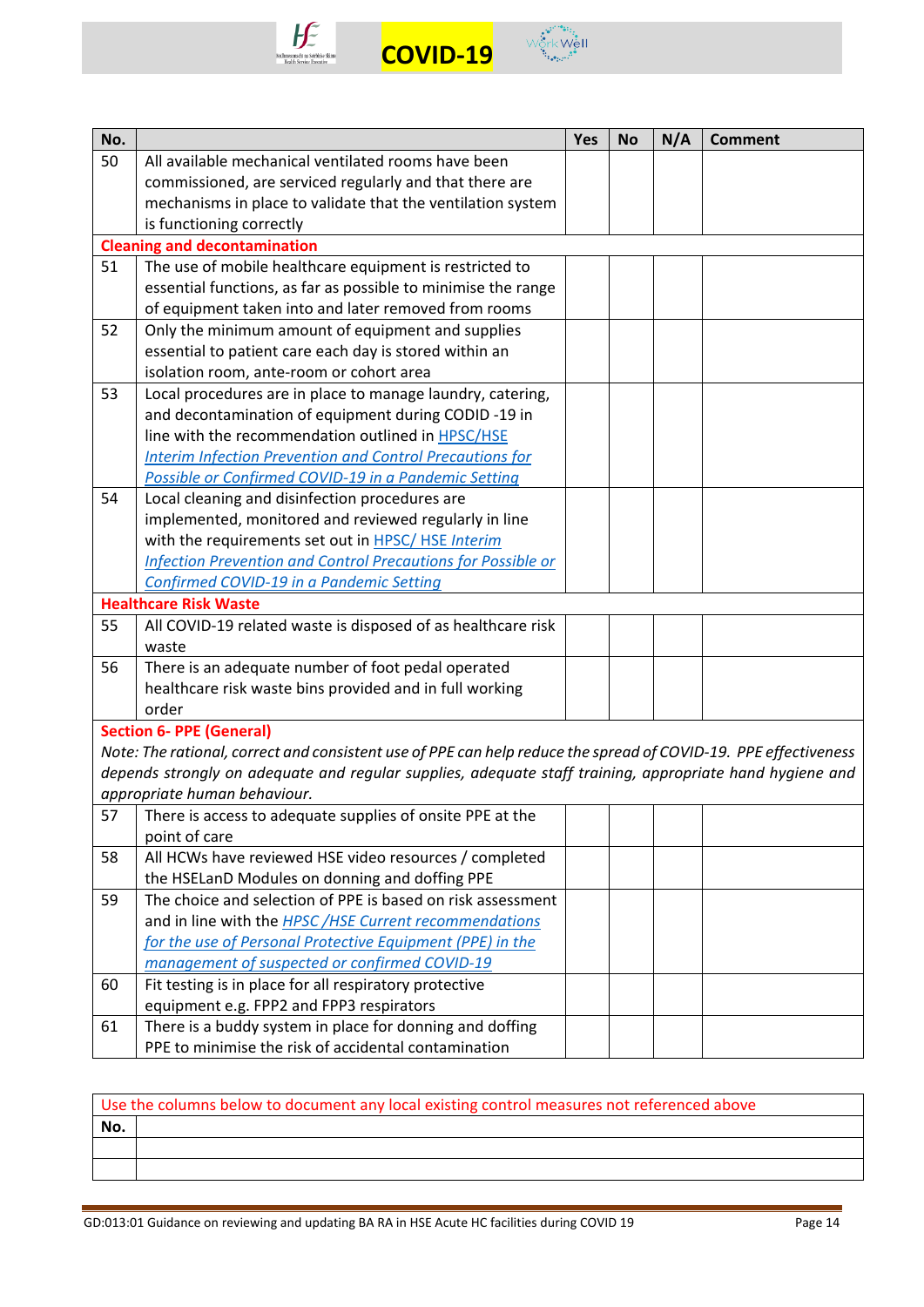

#### **\*Risk Assessor to be recorded for OSH risks only**

| <b>**HAZARD &amp; RISK DESCRIPTION</b>                                                                                                                                                                                                                                                                                                                                                                         |        | <b>EXISTING CONTROL MEASURES</b>                                                                              | <b>ADDITIONAL CONTROLS REQUIRED</b>                                                                        |  | <b>ACTION</b><br><b>OWNER (i.e. the Person</b><br>responsible for the<br>action) | <b>DUE DATE</b> |  |
|----------------------------------------------------------------------------------------------------------------------------------------------------------------------------------------------------------------------------------------------------------------------------------------------------------------------------------------------------------------------------------------------------------------|--------|---------------------------------------------------------------------------------------------------------------|------------------------------------------------------------------------------------------------------------|--|----------------------------------------------------------------------------------|-----------------|--|
| Describe the activity being undertaken<br>and the frequency of exposure include:<br><b>Contact and Droplet activities</b><br>undertaken in the department e.g.,<br>close contact for physical<br>examination, handling laundry,<br>handling waste<br>AGP undertaken in the department<br>e.g. tracheotomy<br>Identify number & category of<br>employees who might be affected.<br>Describe the associated risk |        | Attach checklist - Where the<br>checklist answers yield a 'yes'<br>these are the control measures in<br>place | Where the checklist answers yield a 'No'<br>consider and document additional control<br>measures required. |  | <b>Mary Bloggs (Line</b><br>Manager)                                             | 30.08.21        |  |
| <b>INITIAL RISK</b>                                                                                                                                                                                                                                                                                                                                                                                            |        |                                                                                                               | <b>Risk Status</b>                                                                                         |  |                                                                                  |                 |  |
| Likelihood                                                                                                                                                                                                                                                                                                                                                                                                     | Impact | <b>Initial Risk Rating</b>                                                                                    | Open                                                                                                       |  | <b>Monitor</b>                                                                   | <b>Closed</b>   |  |
|                                                                                                                                                                                                                                                                                                                                                                                                                |        |                                                                                                               |                                                                                                            |  |                                                                                  |                 |  |

**\*\*Where the risk being assessed relates to an OSH risk please ensure that the HAZARD and associated risk are recorded on the form. All other risk assessments require a risk description only**